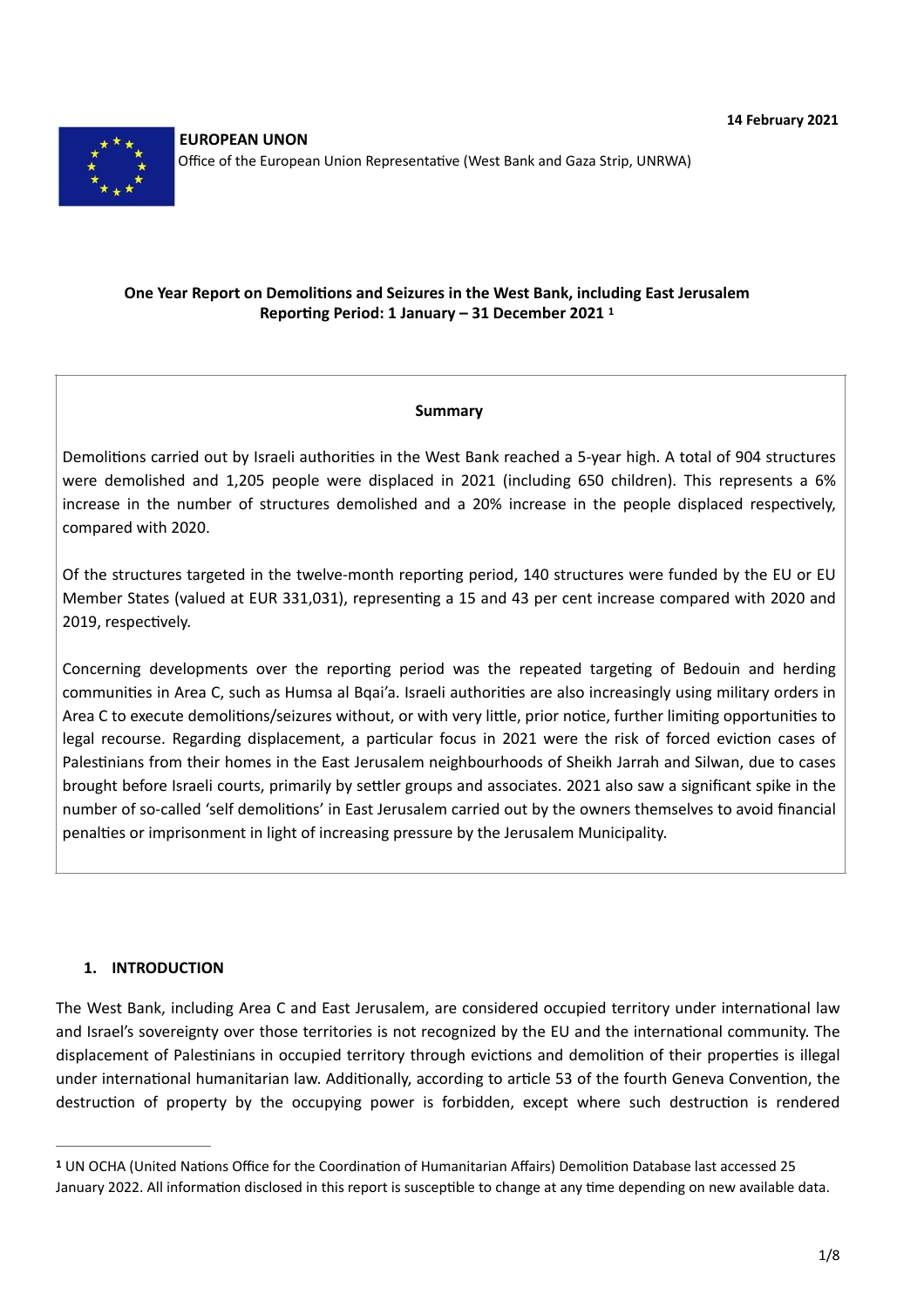absolutely necessary by military operations. Especially in the context of East Jerusalem and Sheikh Jarrah, which is one of heightened tension between the parties, these targeted evictions and demolitions have served as the combustible for new eruptions of violence in May 2021. The practice also strongly undermines trust between the parties and does not contribute to restoring calm.

After Israel occupied the West Bank in 1967, including Area C and East Jerusalem, authorities established planning and building policies that, to a large extent, benefited Jewish communities but discriminated against Palestinian ones. While established planning and building laws allowed to balance the needs and regulate development of Jewish neighbourhoods, they prevented the development of adequate housing, infrastructure and livelihoods for Palestinians and dispossessed them from their properties through house demolitions.

<span id="page-1-6"></span>To date, only 13% of East Jerusalem is zoned for Palestinian construction, much of which is already in use. A total of 57% of Palestinian land in East Jerusalem has been expropriated for the construction of illegal settlements and public infrastructure, while the remaining 30% are considered 'unplanned areas' on which construction is forbidden<sup>2</sup>[.](#page-1-0) As concerns Area C, according to the NGO Peace Now, only two per cent of all requests submitted by Palestinians for building permits were granted between 2009 and 2018<sup>[3](#page-1-1)</sup>. Less than 1% of Area C have Israeli-approved plans, which would allow Palestinians to apply for building permits and build in these areas<sup>[4](#page-1-2)</sup>.

<span id="page-1-8"></span><span id="page-1-7"></span>What is more, Israeli authorities tend to focus on the technical question of whether the petitioners in question actually had building permits. Under Israeli law, Palestinians have almost no chance of obtaining a building permit in the first place, which leaves them with the only option of building without permits. Many structures established by Palestinians in Area C in the West Bank are consequently under threat of being demolished<sup>5</sup>[.](#page-1-3)

<span id="page-1-9"></span>The impact of Israel's demolition orders on Palestinian families and their children is tremendous. Apart from the material damage that demolitions leave behind, the displaced are left with long-lasting mental scars. According to a report published by Save the Children in 2021, more than 3/4 of parents and caregivers affected by demolitions feel powerless, not able to protect their children anymore, while four out of five children feel abandoned by the world $6$ .

# <span id="page-1-10"></span>**2. GENERAL DEMOLITION FIGURES**

### **2.1. Material Damage: Monthly and Annual Number of Structures demolished or seized**

<span id="page-1-11"></span>From 1 January to 31 December 2021, a total of 904 structures were demolished or seized throughout the West Bank, of which 1[7](#page-1-5)8 were located in East Jerusalem, 718 in Area C and 8 in Areas A and B<sup>7</sup>.

### **Table 1: Monthly number of structures demolished or seized**

<span id="page-1-0"></span><https://www.ochaopt.org/content/wadi-yasul-community-risk-mass-displacement> [2](#page-1-6)

<span id="page-1-1"></span>[<sup>3</sup>](#page-1-7) <https://peacenow.org.il/en/approvals-for-palestinians-in-area-c-2009-2020>

<span id="page-1-2"></span><sup>&</sup>lt;sup>[4](#page-1-8)</sup> Soure: ECHO

<span id="page-1-3"></span>[<sup>5</sup>](#page-1-9) [https://www.btselem.org/planning\\_and\\_building](https://www.btselem.org/planning_and_building)

<span id="page-1-5"></span><span id="page-1-4"></span><sup>6</sup> [https://www.savethechildren.es/sites/default/files/2021-06/Hope\\_under\\_the\\_rubble\\_STC.pdf](https://www.savethechildren.es/sites/default/files/2021-06/Hope_under_the_rubble_STC.pdf) [7](#page-1-11)Source: UN OCHA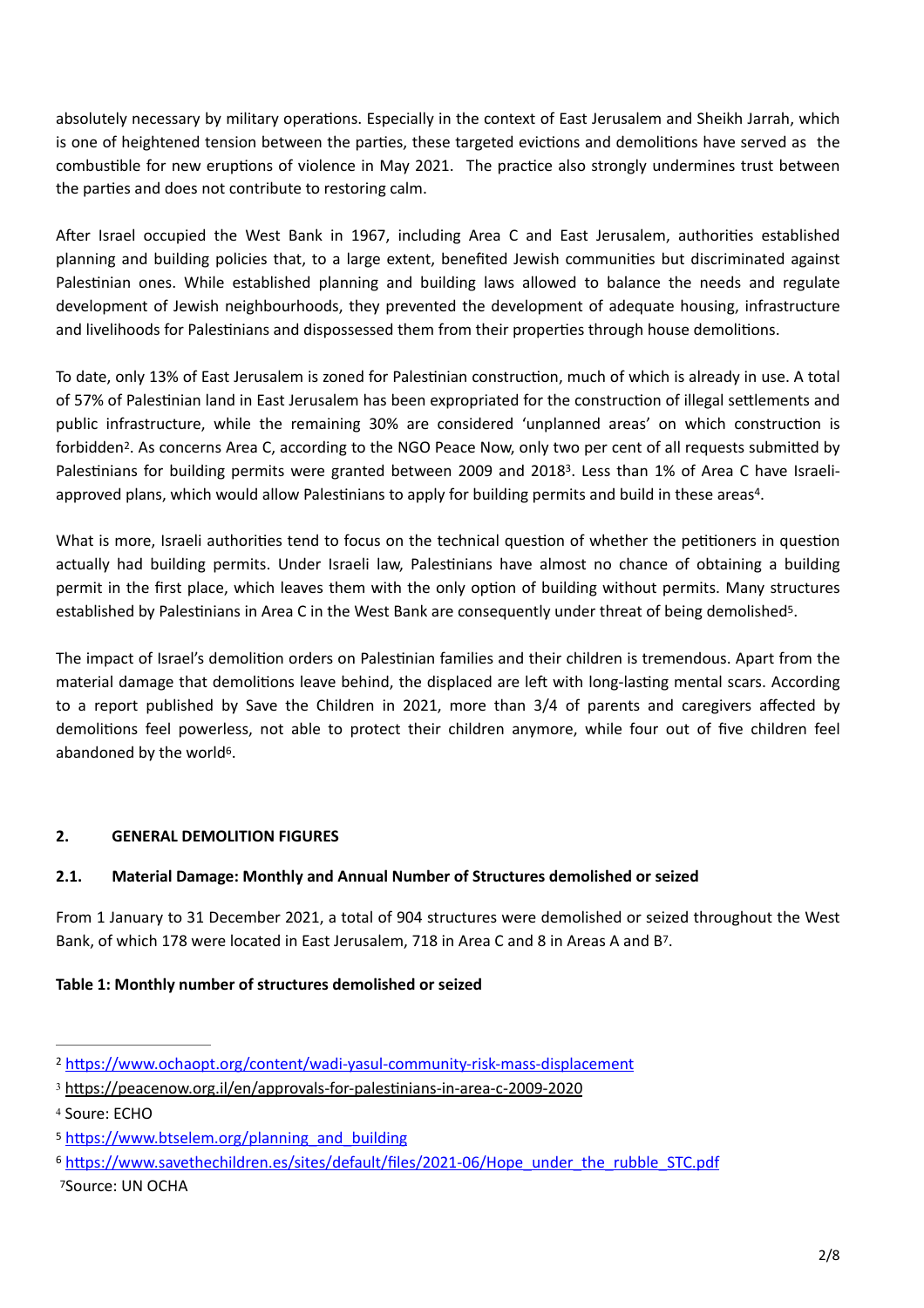



As reflected in Table 1, February 2021 saw the highest individual monthly number of demolished homes and other structures. Almost 90% of the targeted structures in February were located in Area C and were seized without warning. Bedouin and herding communities have particularly been affected. While the month of April and May experienced a relatively low number of demolitions in the light of Ramadan and the May escalations, the month of September saw the lowest number of demolitions recorded since 2017, which may be partially due to the Jewish holidays.

The map to the left shows the location of the demolitions and seizures during the reporting period. Demolitions and seizures took place in all governorates, with concentrations in the areas in East Jerusalem and the 'greater Jerusalem' area, the Jordan Valley and the southern Hebron area Herding communities in the Jordan Valley, such as Humsa and Fasayil al Wusta, were also heavily affected.

*Source: UN OCHA*

**Table 2: Jan-June demolition/seizure in comparison with July-Dec demolition/seizure**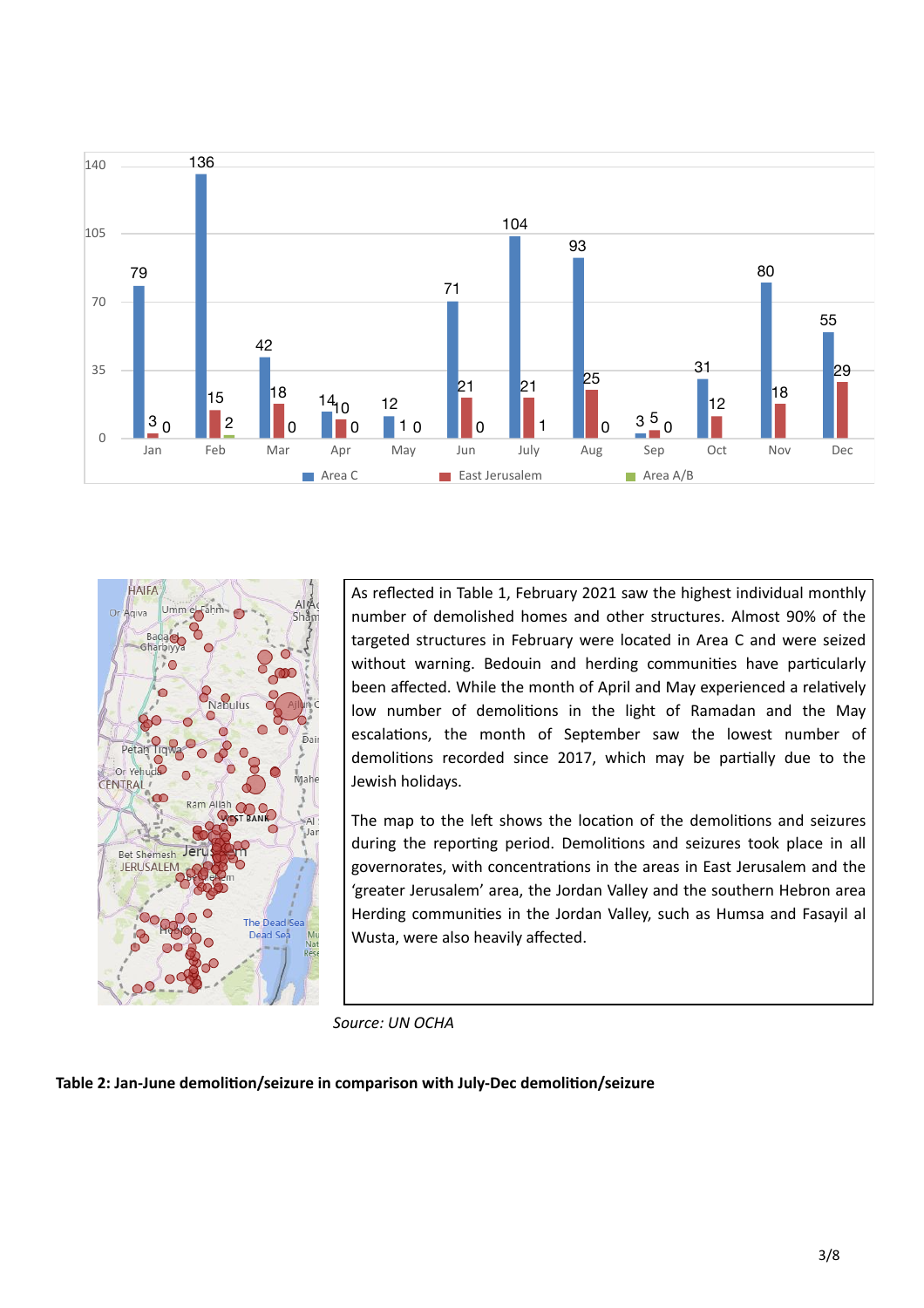

### *Source: UN OCHA*

The second half of the year (Jul-Dec) shows a slight increase in demolitions compared to the first half (Jan-June). A reason for this was particularly the increase in demolitions in East Jerusalem, rising from 68 in the first half to 110 in the second half, resulting in the total of 178 structures demolished in East Jerusalem in 2021.



#### **Table 3: Annual number of structures demolished or seized, and monthly averages**

#### *Source: UN OCHA*

Table 3 demonstrates that the number of demolitions recorded in the West Bank in 2021 is the highest since 2016. In total, 904 structures were demolished or seized, with 718 in Area C, 8 in Area A/B and 178 in East Jerusalem. 900 of the structures were demolished due to a lack of building permits, which is almost impossible for Palestinians to obtain in the first place.

## **2.2. Human Damage: Monthly and Annual Number of People Displaced and Affected by demolitions or Seizures**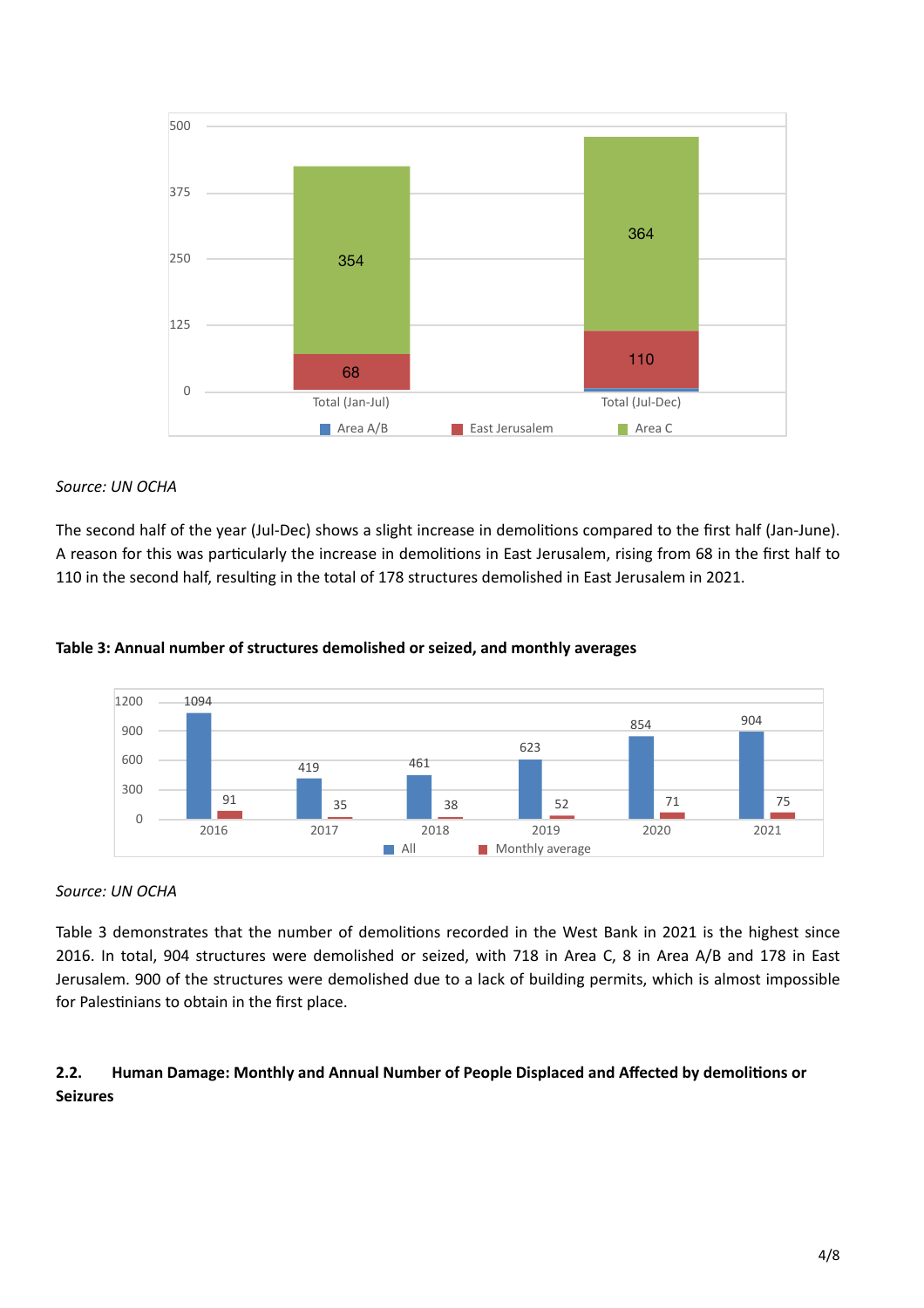Table 4: Monthly number of people displaced<sup>8</sup> and affected<sup>9</sup> by demolitions or seizures

<span id="page-4-3"></span><span id="page-4-2"></span>

| 2021      | <b>All Displaced</b> | <b>All Affected</b> |
|-----------|----------------------|---------------------|
| January   | 73                   | 719                 |
| February  | 305                  | 435                 |
| March     | 81                   | 196                 |
| April     | 13                   | 108                 |
| May       | 9                    | 70                  |
| June      | 108                  | 2689                |
| July      | 182                  | 1289                |
| August    | 191                  | 1402                |
| September | 7                    | 46                  |
| October   | 8                    | 1993                |
| November  | 79                   | 3396                |
| December  | 147                  | 352                 |

#### *Source: UN OCHA*

The month of August saw the highest number of displaced people in 2021, with nearly 100 being Palestinian residents of East Jerusalem neighbourhoods. July recorded the second highest number of displaced people, mainly due to mass demolitions in two Palestinian Bedouin/herding communities. Demolitions carried out in November affected the livelihoods, or access to services, of more than 3000 Palestinians, mainly due to? – the highest number in 2021.

### **Table 5: Disaggregated Displacement Figures in 2021**

<span id="page-4-0"></span>Includes all people who had a structure used as their habitual place of residence demolished. **[8](#page-4-2)**

<span id="page-4-1"></span>**[<sup>9</sup>](#page-4-3)** Includes all people who had any of their property, other than their residence, demolished. Displaced and affected are here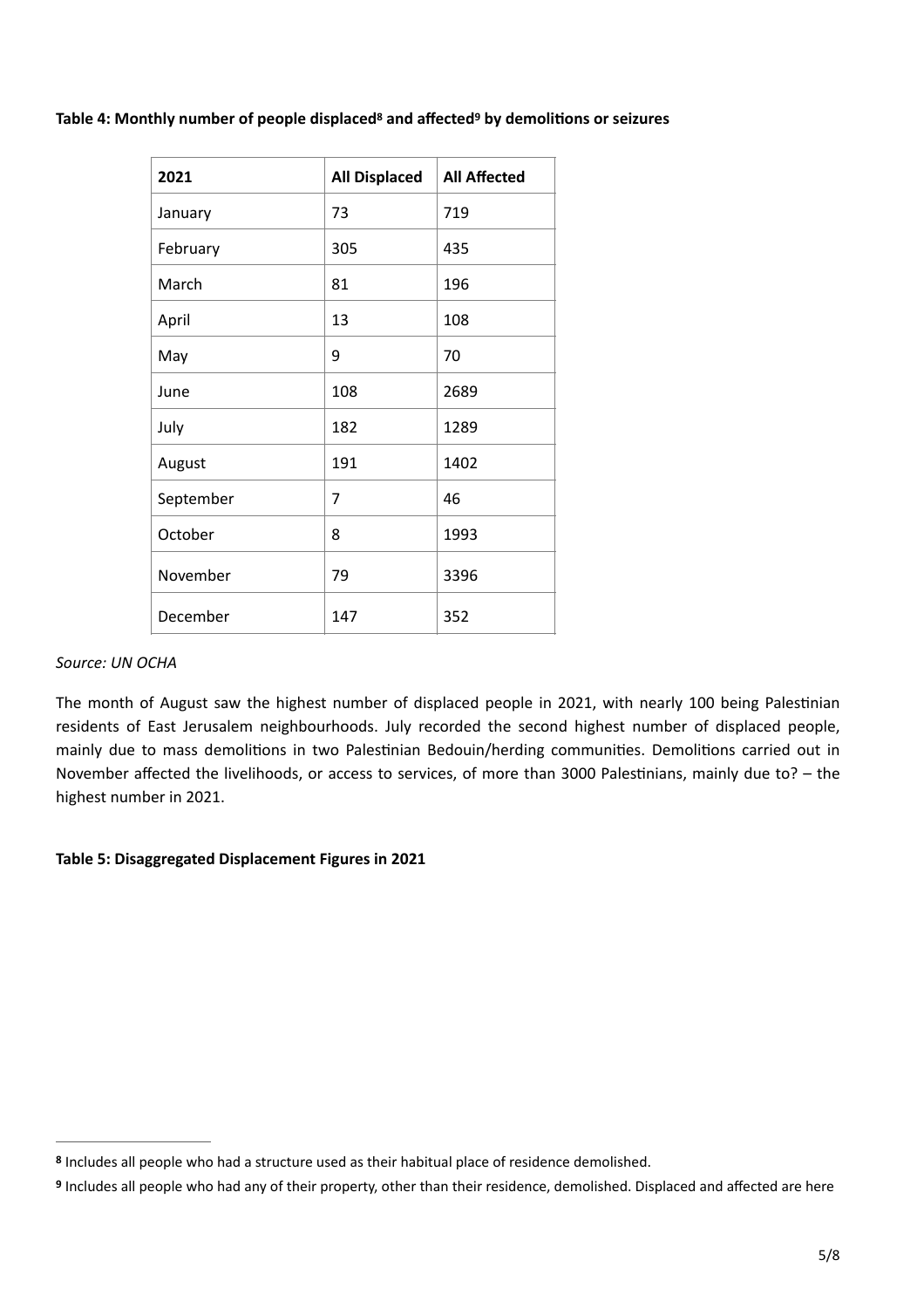

### *Source: UN OCHA*

In the year of 2021, 302 girls, 275 women, 275 men and 353 boys were among the displaced, making it a total of 1203. More than half of the displaced were thus children. The second half of 2021 (July-Dec) experienced a slight increase in displacements, with a higher number of girls affected (160) but a lower number of boys (169) (see table 5).

## **Table 6: Number of people displaced or affected between Jan-June and number of people displaced or affected between July-Dec**



*Source: UN OCHA*

A bird's-eye view on 2021 reveals that demolitions/seizures of buildings and structures resulted in the displacement of 1,205 individuals, otherwise affecting a further 12,693 individuals. Particularly the period from July to December, experiencing a high number of affected people by demolitions, contributed to this yearly total (Table 6).

### **3. TARGETED STRUCTURES FUNDED BY THE EU OR EU MEMBER STATES**

A total of 140 structures constituting humanitarian assets, including residential and livelihood structures, funded by the EU or its Member States were demolished or seized in 2021 (see table 7). According to OCHA, in 2021, the number of EU-funded structures that were demolished or seized (140) is the highest since 2016, and represents a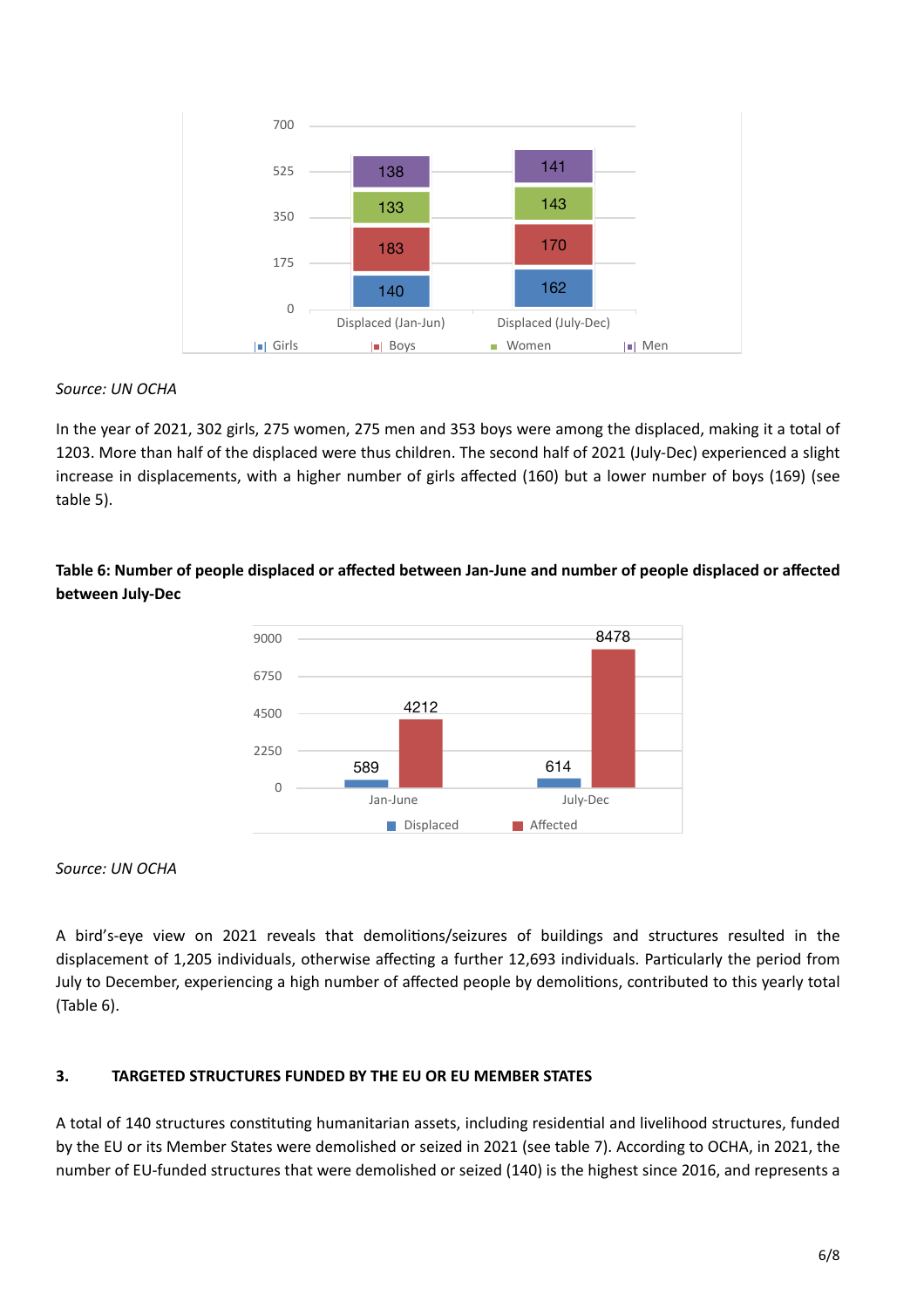15 and 43 per cent increase compared with 2020 and 2019, respectively. The material loss of these targeted structures are EUR 331,031, which is more than 10% higher than in 2020 (EUR 300,233). Between 2016 and 2021, a total of 673 EU-funded structures were demolished or seized by Israeli authorities, representing an accumulative value of EURO 2,110,151.





*Source: UN OCHA*

#### **Table 7: Financial Losses of structures targeted**

| 2016         | 182 | € 557,378 |
|--------------|-----|-----------|
| 2017         | 80  | € 272,602 |
| 2018         | 51  | € 168,282 |
| 2019         | 98  | €480,625  |
| 2020         | 122 | € 300,233 |
| 2021         | 140 | € 331,031 |
| <b>TOTAL</b> | 673 | 2,110,150 |

*Source: UN OCHA*

#### **4. DEVELOPMENTS OF CONCERN IN THE REPORTING PERIOD**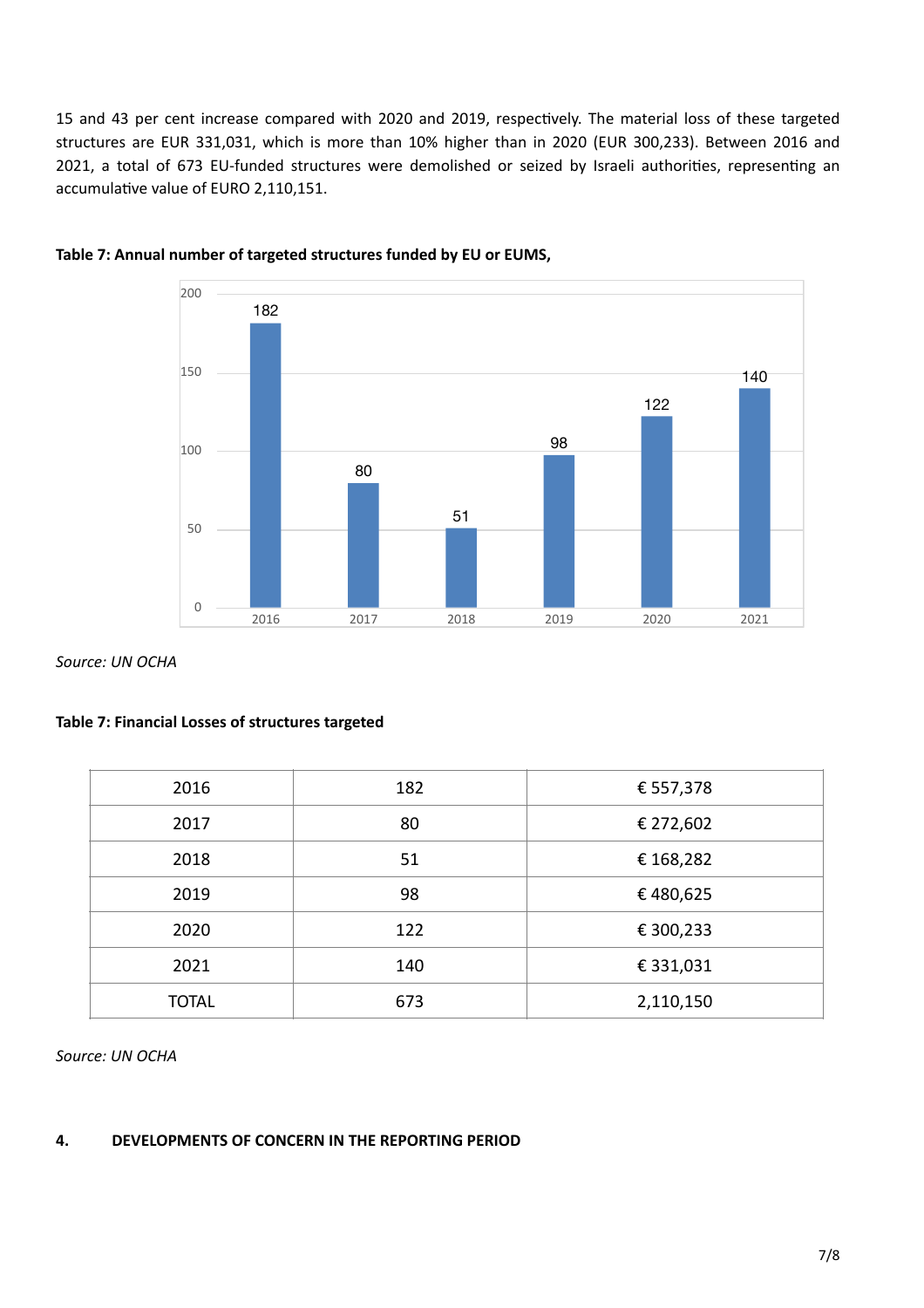The following developments are of concern as they negatively affect the lives of Palestinians and contribute to the consolidation of Israel's presence and control of the occupied West Bank, including East Jerusalem.

### **4.1. East Jerusalem**

A trend continuing since the second half of 2020 was the increase of structures being demolished by their owners, following the receipt of demolition orders, to avoid financial penalties and/or imprisonment and reduce damage to adjacent structures and personal belongings. This was particularly visible when comparing the number of the structures that were demolished by their owners in East Jerusalem in 2021 (55%) with the average from 2017-2019 (23%). The rise of demolitions by their owners in 2021 is attributed to Amendment 116 to the Planning and Building Law, transferring authority to intervene from Israeli courts to the Jerusalem Municipality and enabling them to pressure homeowners to demolish their own properties<sup>[10](#page-7-0)</sup>.

<span id="page-7-5"></span><span id="page-7-4"></span>In 2021, the Sheikh Jarrah and Silwan neighborhoods of East Jerusalem were making headlines due to the forced eviction cases that families were facing in these areas. Even though pending eviction court cases, initiated by the settler organizations and associates<sup>[11](#page-7-1)</sup>, were not resulting in forced eviction so far, they were placing many Palestinian families at risk of eviction and are thus of particular concern in the near future. In both neighborhoods, Sheikh Jarrah and Silwan, Palestinian families are brought to court on the basis of the Legal and Administrative Matters Law of 1970, allowing Jewish people to claim ownership of Palestinian-owned assets in East Jerusalem on the argument that they were in possession by Jews before 1948<sup>[12](#page-7-2)</sup>.

<span id="page-7-7"></span><span id="page-7-6"></span>According to OCHA, at least one third of Palestinian homes in East Jerusalem lack building permits, affecting a total of 100.000 inhabitants<sup>[13](#page-7-3)</sup>. As such building permits are almost impossible to obtain. In Jerusalem, between 1991-2018, only 16.5% of permits were issued for Palestinians, who comprise 38% of the Jerusalem's residents (Peace Now).

In August 2021, two houses were demolished in the neighborhood of Al Walaja village in Bethlehem which falls under the jurisdiction of the Jerusalem Municipality. The demolitions raised concerns over possible imminent mass demolitions in the area, particularly given that 36 residential structures have pending demolitions orders, issued after 2015.

### **4.2 Area C**

The numbers and figures on Area C demolitions reinforce the already existing trend of rising demolitions and seizures since 2016.

<span id="page-7-0"></span>[<sup>10</sup>](#page-7-4) OCHA Demolition Report for November-December 2021

<span id="page-7-1"></span><sup>&</sup>lt;sup>[11](#page-7-5)</sup> Israeli firm Nahalat Shimon, established in 2000, has specialized in the purchase of West Bank properties and the eviction of their residents. The right-wing Nahalat Shimon settler association, associated with the company, is often a driving force behind attempts to evict Palestinian residents from their homes in Sheikh Jarrah to enable Jewish settlers to move in. A link with the actual previous Jewish owners of the property is not always established.

<span id="page-7-2"></span><sup>12</sup> <http://peacenow.org.il/wp-content/uploads/2021/04/Action-Alert-EJ-displacements-PN-IA-ES-1.pdf>

<span id="page-7-3"></span><https://www.ochaopt.org/content/wadi-yasul-community-risk-mass-displacement> [13](#page-7-7)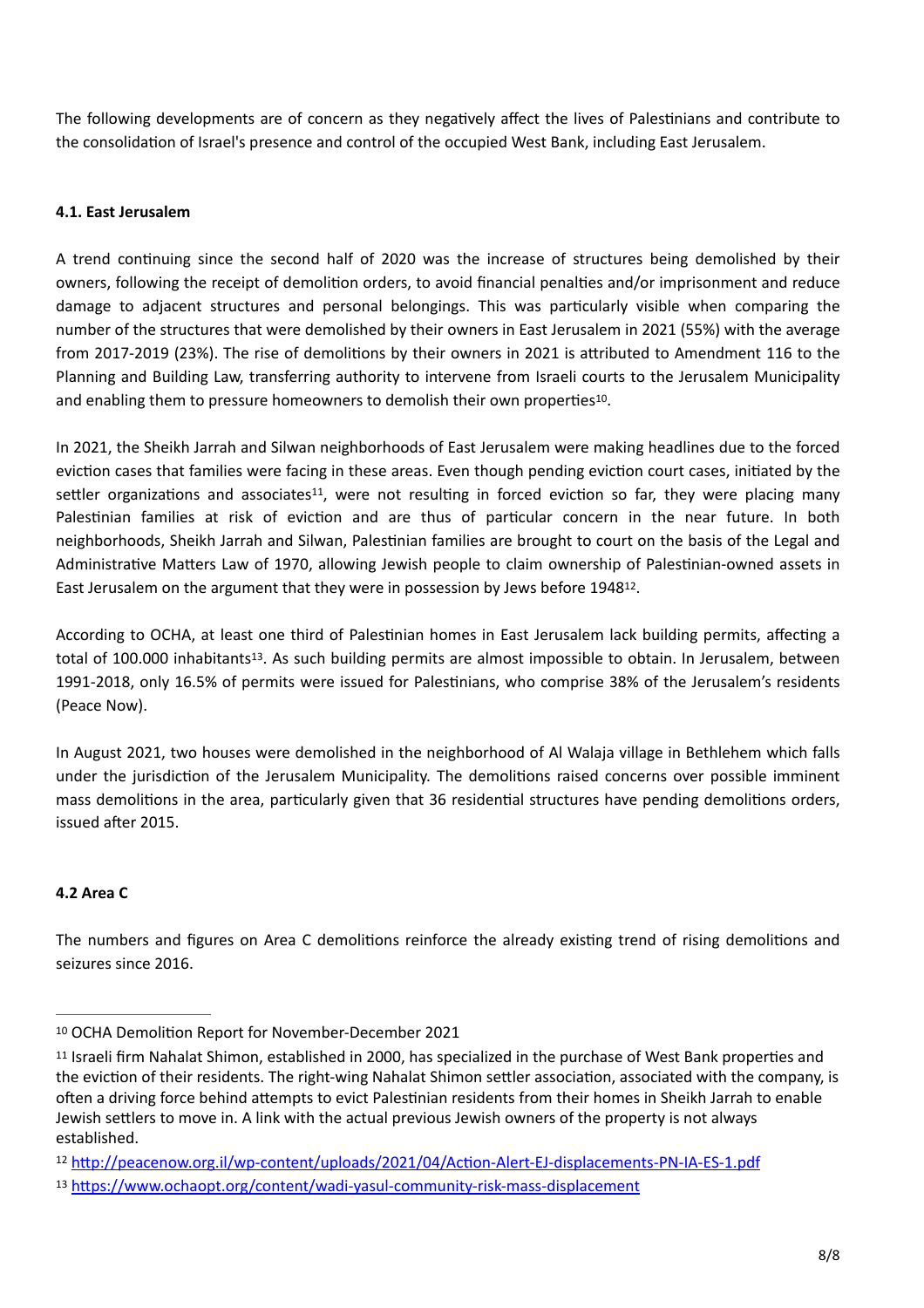<span id="page-8-7"></span><span id="page-8-6"></span>Additionally, in January 2021, the Israeli Civil Administration (ICA) implemented new building permit regulations for construction in Area C, making it even harder for Palestinians to obtain building permits, and exposed more structures to be at-risk of being seized/demolished<sup>[14](#page-8-0)</sup>. On average, between 2009-2020, less than 2% of the building permit applications filed by Palestinians in Area C were approved by the Israeli authorities.<sup>[15](#page-8-1)</sup> According to data from the Israeli Human Rights Group Bimkom, Palestinians submitted 2,550 requests for construction permits between 20[16](#page-8-2) and 2020, but only 24 of them were granted – not even  $1\%^{16}$ .

<span id="page-8-9"></span><span id="page-8-8"></span>Of particular concern are the rise of targeted structures located in Bedouin and Herding communities in Area C. The victims of demolitions are among the most vulnerable, in most cases without access to health, education, water and electricity infrastructure. In June 2021, for instance, about 80% of the demolished or seized structures in Area C were located in Bedouin and herding communities<sup>17</sup>[.](#page-8-3) In particular focus in 2021 was the repeated targeting by the ICA of the herding community of Humsa al Bqai'a in the north of the Jordan Valley. The fact that this was the seventh demolition that the community had to face since November 2020 showcases the ongoing trend of vulnerable Bedouin and herding communities being targeted.

Another continuing trend that is observable in Area C is the seizure of structures without prior notice, further limiting opportunities to legal recourse. Between 2018-2020, approximately 30 per cent of all structures targeted in Area C were seized without prior warning, compared to 53% in 2021 (381 out of 718). In February 2021 alone, 90% of all the structures targeted were demolished or seized without prior warning. For reference, it is worth considering that in 2016/2017, only 10% of the structures were seized without prior warning $18$ .

<span id="page-8-10"></span>The 5-year high demolition number of 2021 was accompanied by a high rise in settler violence. In 2021 OCHA documented nearly 500 attacks by Israeli settlers resulting in four Palestinian fatalities, 175 injuries and extensive property damage. This is the highest level since OCHA started recording settler-related violence in 2005, and represents a 40 and 50 per cent increase in the number of incidents compared with 2020 and 2019, respectively.

# **5. EU PUBLIC STATEMENTS DURING THE REPORTING PERIOD**

During the reporting period the issue of demolitions and seizures continued to be raised by the EU with relevant interlocutors through various diplomatic channels. In addition, the following actions took place.

<span id="page-8-11"></span>• On 9 February 2021 the EU issued a statement on recent Israeli demolitions of Palestinian structures, of which several were funded by the EU and its Member States. In the statement, the EU recalled on Israel to halt its demolition activities, which are illegal under international law<sup>[19](#page-8-5)</sup>.

<span id="page-8-0"></span><sup>&</sup>lt;sup>[14](#page-8-6)</sup> LTF Protection Cluster: Legal Developments & Trends in 2021

<span id="page-8-1"></span>[<sup>15</sup>](#page-8-7) Source: Peace Now

<span id="page-8-2"></span>[https://www.haaretz.com/israel-news/.premium-demolition-orders-for-palestinians-in-west-bank-s-area-c-hit-](https://www.haaretz.com/israel-news/.premium-demolition-orders-for-palestinians-in-west-bank-s-area-c-hit-five-year-record-1.10445759) [16](#page-8-8) [five-year-record-1.10445759](https://www.haaretz.com/israel-news/.premium-demolition-orders-for-palestinians-in-west-bank-s-area-c-hit-five-year-record-1.10445759)

<span id="page-8-3"></span>[<sup>17</sup>](#page-8-9) Source: UN OCHA

<span id="page-8-4"></span>[<sup>18</sup>](#page-8-10) OCHA Demolition Report for November-December 2021

<span id="page-8-5"></span><sup>19</sup> [https://eeas.europa.eu/delegations/palestine-occupied-palestinian-territory-west-bank-and-gaza-strip/92880/](https://eeas.europa.eu/delegations/palestine-occupied-palestinian-territory-west-bank-and-gaza-strip/92880/israelpalestine-statement-spokesperson-demolitions-palestinian-structures_en) [israelpalestine-statement-spokesperson-demolitions-palestinian-structures\\_en](https://eeas.europa.eu/delegations/palestine-occupied-palestinian-territory-west-bank-and-gaza-strip/92880/israelpalestine-statement-spokesperson-demolitions-palestinian-structures_en)